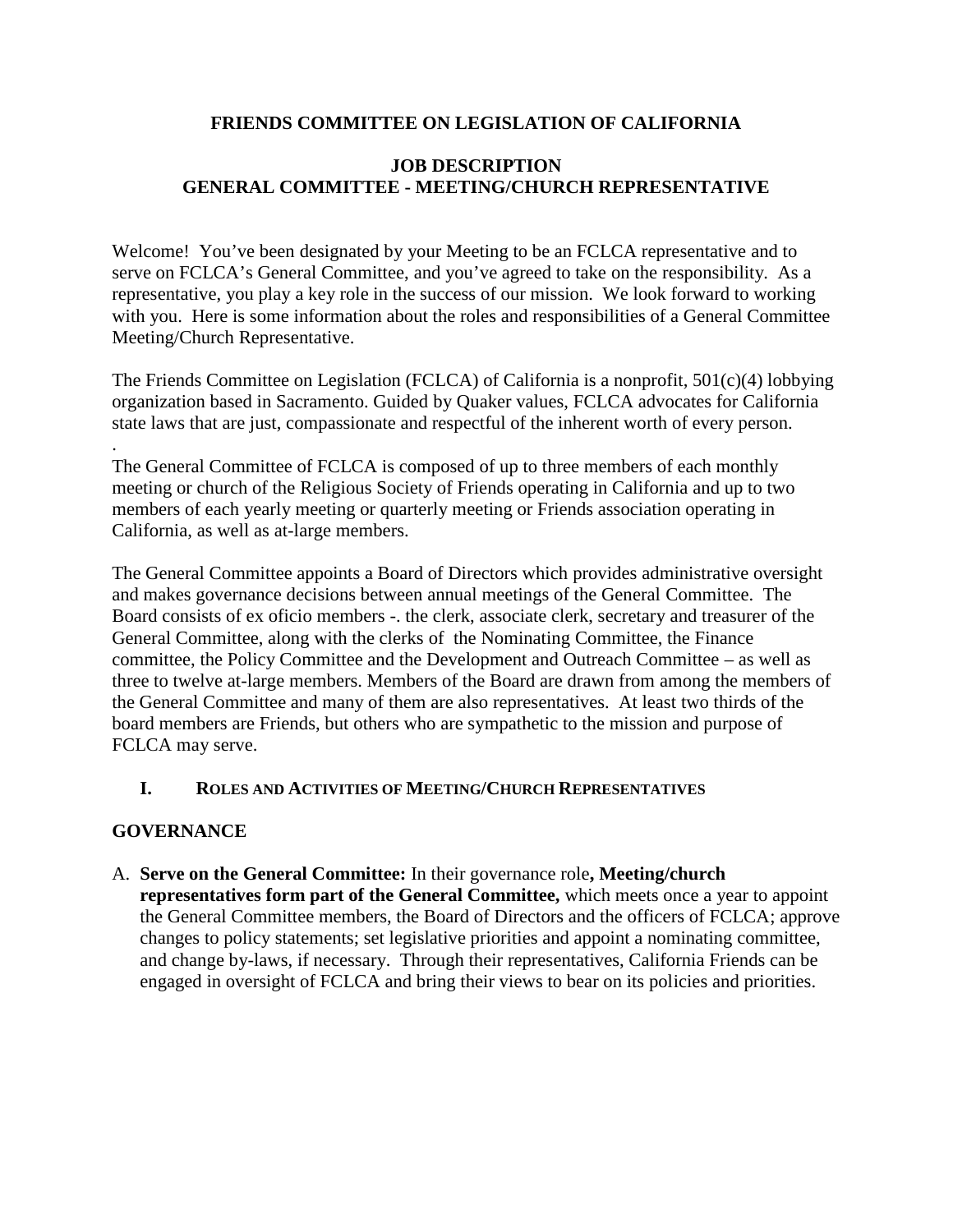# **ACTIVISM/ADVOCACY**

- **B. Get involved in FCLCA: Representatives are strongly encouraged to** participate in the work of FCLCA and to volunteer in any aspects of its activities: lobbying, advocacy, fundraising, and public education, as well as serving on its various committees or suggesting other projects in support of FCLCA's priorities and ongoing work. **Please sign up for our Action Alerts now at www.fclca.org if you are not already part of our Action Network.**
- C. **Deepen the Connection between FCLCA and your Meeting or Church:** Engage your home congregation in grassroots lobbying efforts. Encourage Friends to sign up to receive legislative action alerts on our Action Network (sign up at fclca.org) and subscribe to the FCLCA newsletters. Make regular announcements at meeting and give occasional reports to business meeting. Write updates for your meeting newsletter. Representatives may wish to serve, perhaps *ex officio*, on their meeting's peace and social order committee.

### D. **Reach Out with Education, Advocacy and Fundraising on behalf of FCLCA:**

Representatives engage their local Quaker meetings and the broader communities in support of FCLCA's work. Your efforts are critical to our lobbying success. We can take our impact far beyond our small staff because of our base of grassroots "citizen lobbyists." Your support of fundraising efforts keeps our organization strong.

### **II. APPOINTMENT OF REPRESENTATIVES**

Representatives are selected by the Meeting or Church he or she serves. FCLCA recommends representatives consider serving at least two years because of the time it takes to be oriented.

### **III. ORIENTATION/TURNOVER**

The FCLCA staff maintains a directory of General Committee members – please let us know as soon as possible if there is a change in representation. It is your responsibility to advise FCLCA staff that you are the new representative. Information about FCLCA and the issues it lobbies for may be found at www.fclca.org at our Action Center. Our policy statements, which guide our lobbying and our positions on the issues and on ballot propositions, can also be viewed at www.fclca.org.